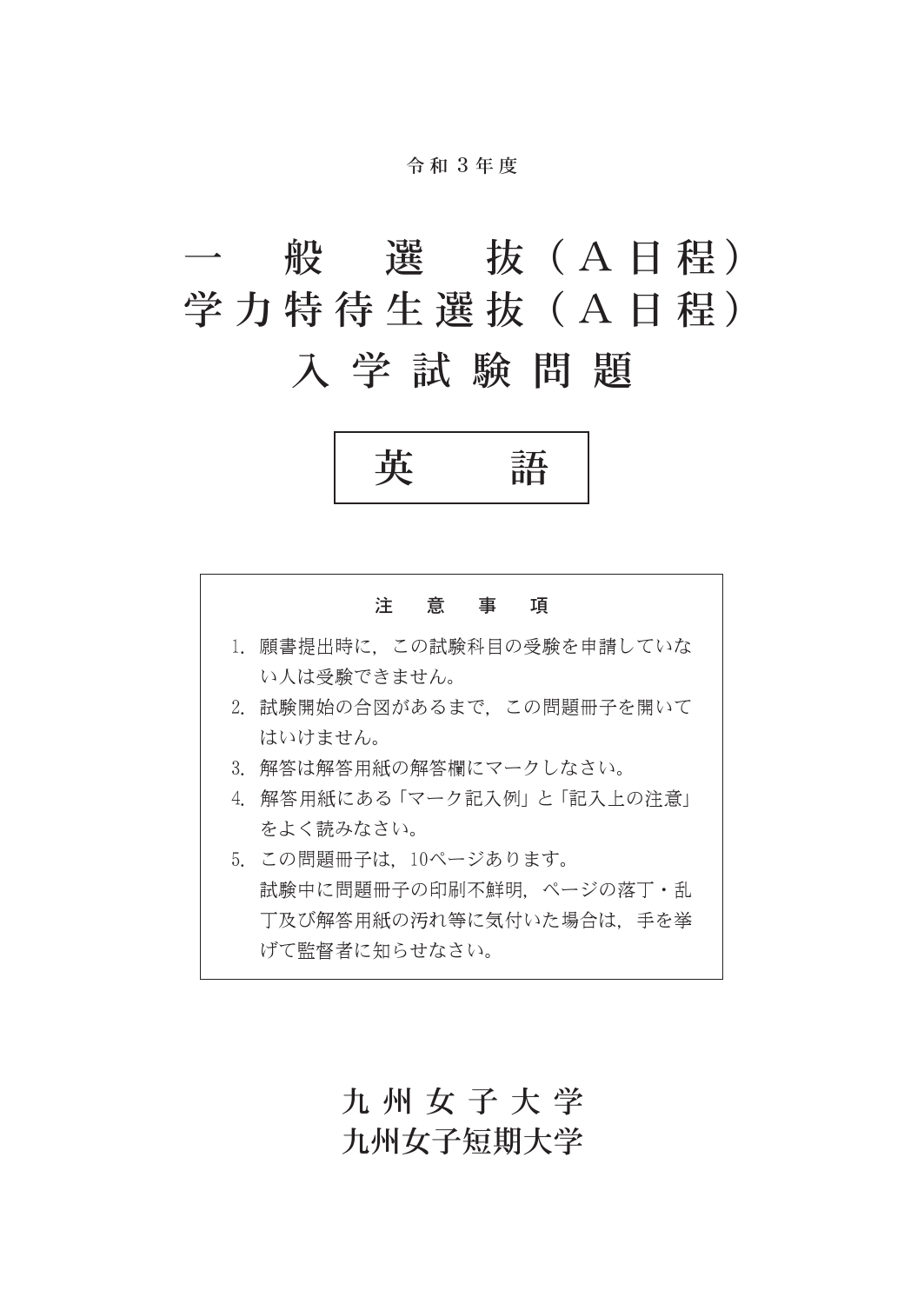|                                                                                          | 次の英文の空所   1  ~   10   に入るもっとも適切な語 (句) の番号を<br>[1]~[4] の中からそれぞれ一つずつ選びなさい。  |                                       |                                                                                                           |  |  |
|------------------------------------------------------------------------------------------|---------------------------------------------------------------------------|---------------------------------------|-----------------------------------------------------------------------------------------------------------|--|--|
|                                                                                          |                                                                           | afternoon.                            | 1. The newly-elected President is to $( \begin{array}{ccc} 1 \\ 1 \end{array} )$ at a public meeting this |  |  |
|                                                                                          |                                                                           | $[2]$ say<br>$[1]$ express            | $[3]$ speak<br>$\lceil 4 \rceil$ tell                                                                     |  |  |
|                                                                                          |                                                                           |                                       | 2. Our party managed to $(2 \mid)$ the top of Kilimanjaro by 3:00 p.m.                                    |  |  |
|                                                                                          |                                                                           | $[1]$ arrive                          | [2] arrive in [3] reach [4] reach out                                                                     |  |  |
| 3. Shunsuke has devoted his life to $( 3 \ 3 \ 1)$ awareness of environmental<br>issues. |                                                                           |                                       |                                                                                                           |  |  |
|                                                                                          |                                                                           | [1] have created<br>[3] create        | [2] having been creating<br>[4] creating                                                                  |  |  |
|                                                                                          | 4. I heard a child's happy laugh $( 4 )$ at the top of the slide.         |                                       |                                                                                                           |  |  |
|                                                                                          |                                                                           | [1] did repeat                        | [2] repeated                                                                                              |  |  |
|                                                                                          |                                                                           | [3] was repeating                     | $[4]$ to repeat                                                                                           |  |  |
|                                                                                          | 5. The doctor said I should check my temperature (<br>5                   |                                       |                                                                                                           |  |  |
|                                                                                          |                                                                           | [1] each and every six hours          | [2] every time for six hours                                                                              |  |  |
|                                                                                          |                                                                           | [3] every six hours                   | [4] six hours each                                                                                        |  |  |
|                                                                                          | ) miss the boat.<br>Mika made a mad dash to the ferry port $($<br>6<br>6. |                                       |                                                                                                           |  |  |
|                                                                                          |                                                                           | and she nearly<br>$\lfloor 1 \rfloor$ | but she<br>$\lfloor 2 \rfloor$                                                                            |  |  |
|                                                                                          |                                                                           | $\lfloor 3 \rfloor$<br>barely to      | only to<br>$\lfloor 4 \rfloor$                                                                            |  |  |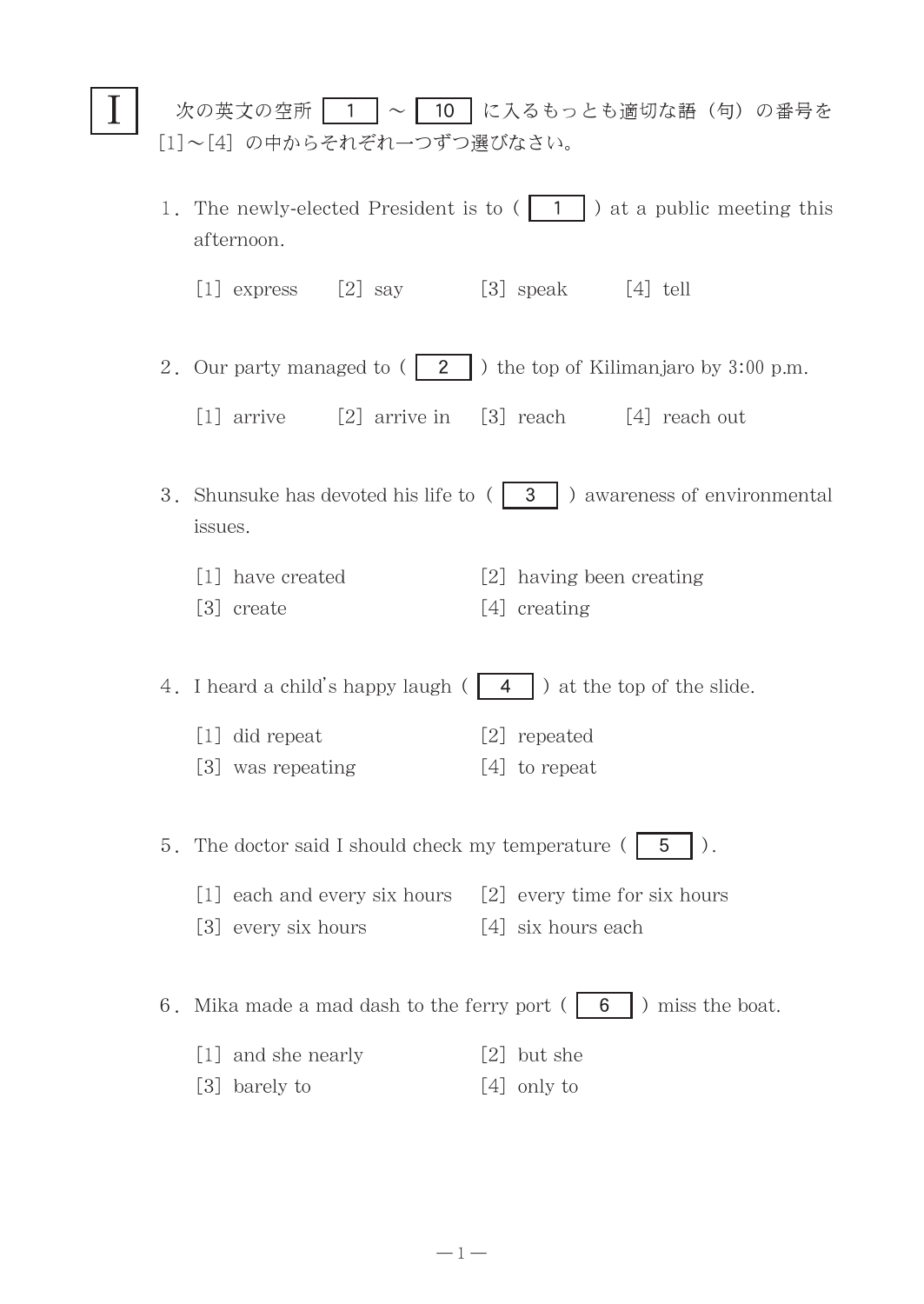7. His suitcase looks  $( 7 \mid )$  as mine.

Ⅱ

- $\lceil 1 \rceil$  three times much heavier  $\lceil 2 \rceil$  three times heavier
- [3] three times heavy [4] three times as heavy

8. By the time she arrives at her friend's house, the party  $( 8 \mid )$  over.

- [1] had been [2] was
- [3] has been [4] will have been

9. The athletic coach insisted that John  $\left( \begin{array}{c} 9 \\ 9 \end{array} \right)$  away from sugary food.

[1] stay  $[2]$  stays  $[3]$  staying  $[4]$  will stay

- 10. In a company ( $\begin{pmatrix} 1 & 10 \\ 0 & \end{pmatrix}$  people from different nationalities work, we must be sensitive to cultural differences.
	- [1] what  $\boxed{2}$  which  $\boxed{3}$  in what  $\boxed{4}$  in which

次の1~5の日本文とほぼ同じ意味になるように選択肢の語(句)を並べ替え て英文を完成し, 11 ~ 20 に入るもっとも適切な語(句)の番号を [1] ~[8]の中からそれぞれ一つずつ選びなさい。ただし、文頭に来る語(句)も 小文字で示しています。

1.真面目に勉強する学生は,自ら選択した大学に入学する傾向がある。

| $\vert$ 11<br>Students                                          | 12 |
|-----------------------------------------------------------------|----|
| [1] are [2] universities [3] likely to [4] their choice [5] who |    |
| $[6]$ enter $[7]$ of $[8]$ study seriously                      |    |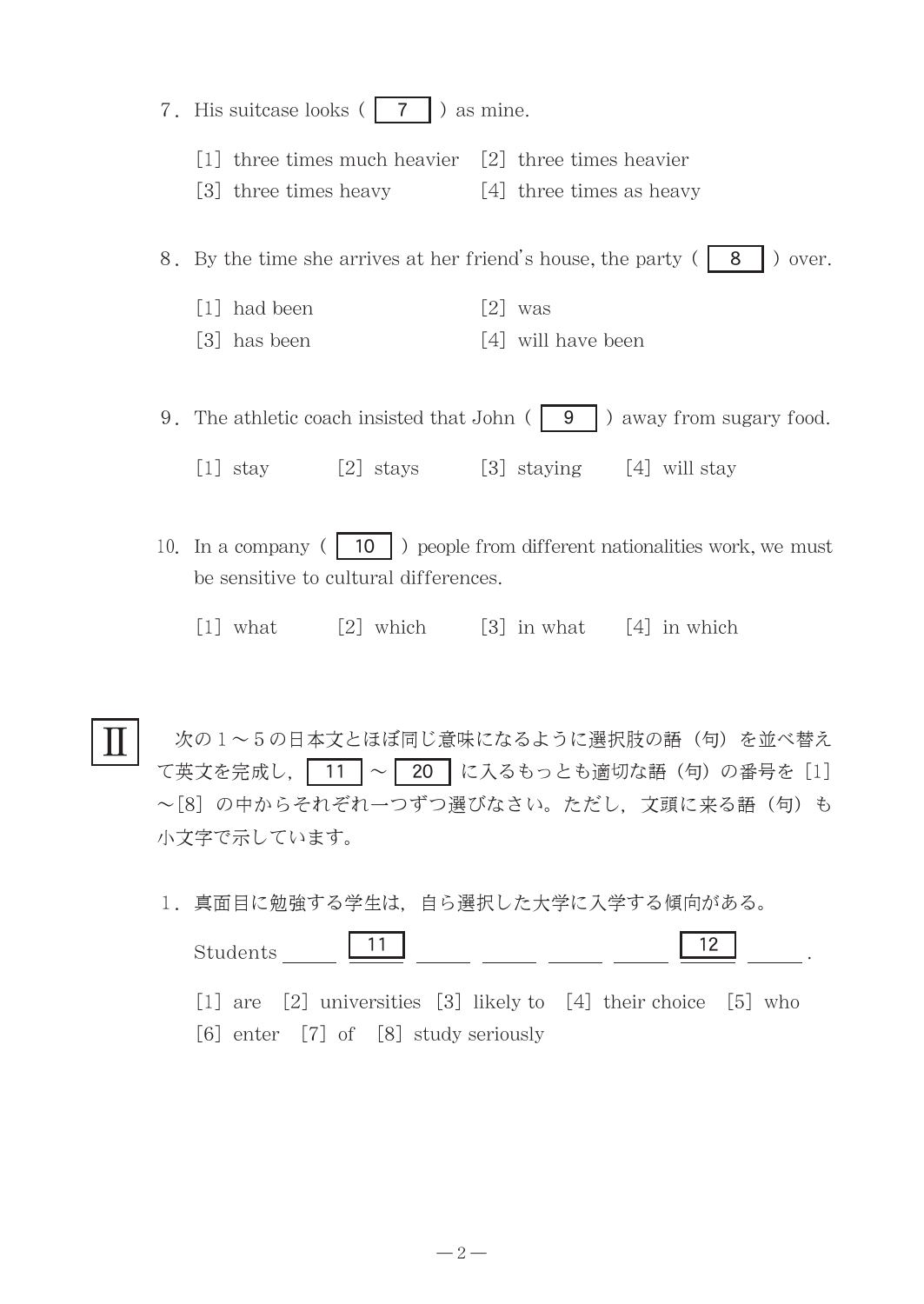|    | 2. 子どもたちを動揺させることを恐れて、その学校の PTA は悲しいニュース<br>を伝えたがらなかった。                                                                               |
|----|--------------------------------------------------------------------------------------------------------------------------------------|
|    | $\vert$ 13<br>The school PTA was reluctant to announce<br>14                                                                         |
|    | $[1]$ upset $[2]$ it $[3]$ the sad news $[4]$ for $[5]$ might $[6]$ that<br>[7] fear [8] the children                                |
|    | 3. 現代のテクノロジーのおかげで、私達の日常生活は一層便利になった。<br>15 <sup>15</sup><br>16<br>Modern technology                                                   |
|    | $[1]$ much $[2]$ has $[3]$ daily $[4]$ our $[5]$ more $[6]$ made<br>[7] lives [8] convenient                                         |
|    | 4. このキャンパスの建物のほとんどは、最近10年で建てられた。<br>17<br>18<br>the last ten<br>years.                                                               |
|    | [1] on this campus [2] most [3] in [4] been [5] of [6] built<br>[7] the buildings [8] have                                           |
| 5. | 彼女は週末に自分の部屋を片付けると母親に約束をしていた。<br>20<br>19<br><b>She</b><br>$[1]$ her mother $[2]$ on $[3]$ clean $[4]$ the weekend $[5]$ had promised |
|    | $[6]$ her own $[7]$ that she would $[8]$ room                                                                                        |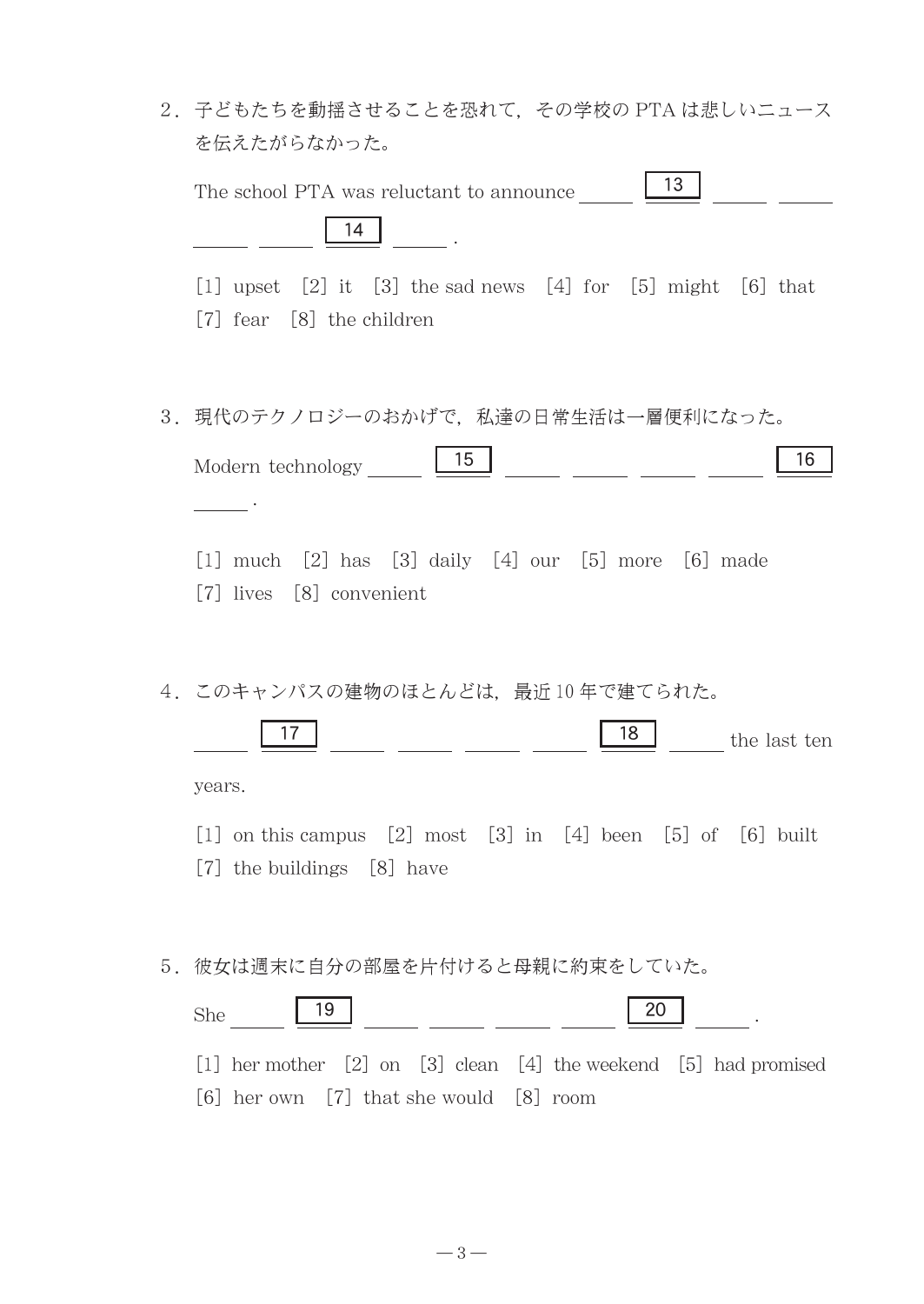# Ⅲ

次の会話文を読んで、空所 | 21 | ~ | 30 | に入るもっとも適切なものの番 号を選択肢からそれぞれ一つずつ選びなさい。ただし,同じ選択肢は二度使えま せん。

*Rumi and Yumi are university classmates. It is the final week of their second year at the university. They are talking about their plans for the spring break.*

- Rumi: What are you planning to do during the spring break, Yumi?
- Yumi: I don't have any special personal plans. But I am going to accompany my parents to Hokkaido in the middle of March.
- Rumi: To Hokkaido? (21)
- Yumi: Yes, of course. However, my parents want to go there to attend my younger brother's university entrance ceremony. (22)
- Rumi: Wow! He must be very smart.
- Yumi: Yes, he is. And he is a sincere and hard-working student, too. ( 23 ) He is the only one in our family who has wanted to be a doctor.
- Rumi: Has he always had that dream?
- Yumi: Yes, he has talked about wanting to become a doctor since elementary school. It seems he read an autobiography by a doctor and became inspired by it.
- Rumi: I really respect your brother, too. ( $\sqrt{24}$ ) I know it because my mother is a doctor and I can see how stressed she is all the time.
- Yumi: Oh, I didn't know your mother was a doctor. Does she work full-time at a local hospital?

Rumi: No. She has her own clinic.  $( 25 )$ 

- Yumi: That is so wonderful. Have you thought about what you want to do after you graduate?
- Rumi: At the moment, I think I would like to work in some IT-related field. But I am flexible about it.  $( 26 )$  What about you?
- Yumi: Considering my personality, I think I am more suited to work in some occupation where I have to interact with people. But like you, I am not sure about what I want to do either.
- Rumi: By the way, I think we lost track of our original topic.  $(27 \mid)$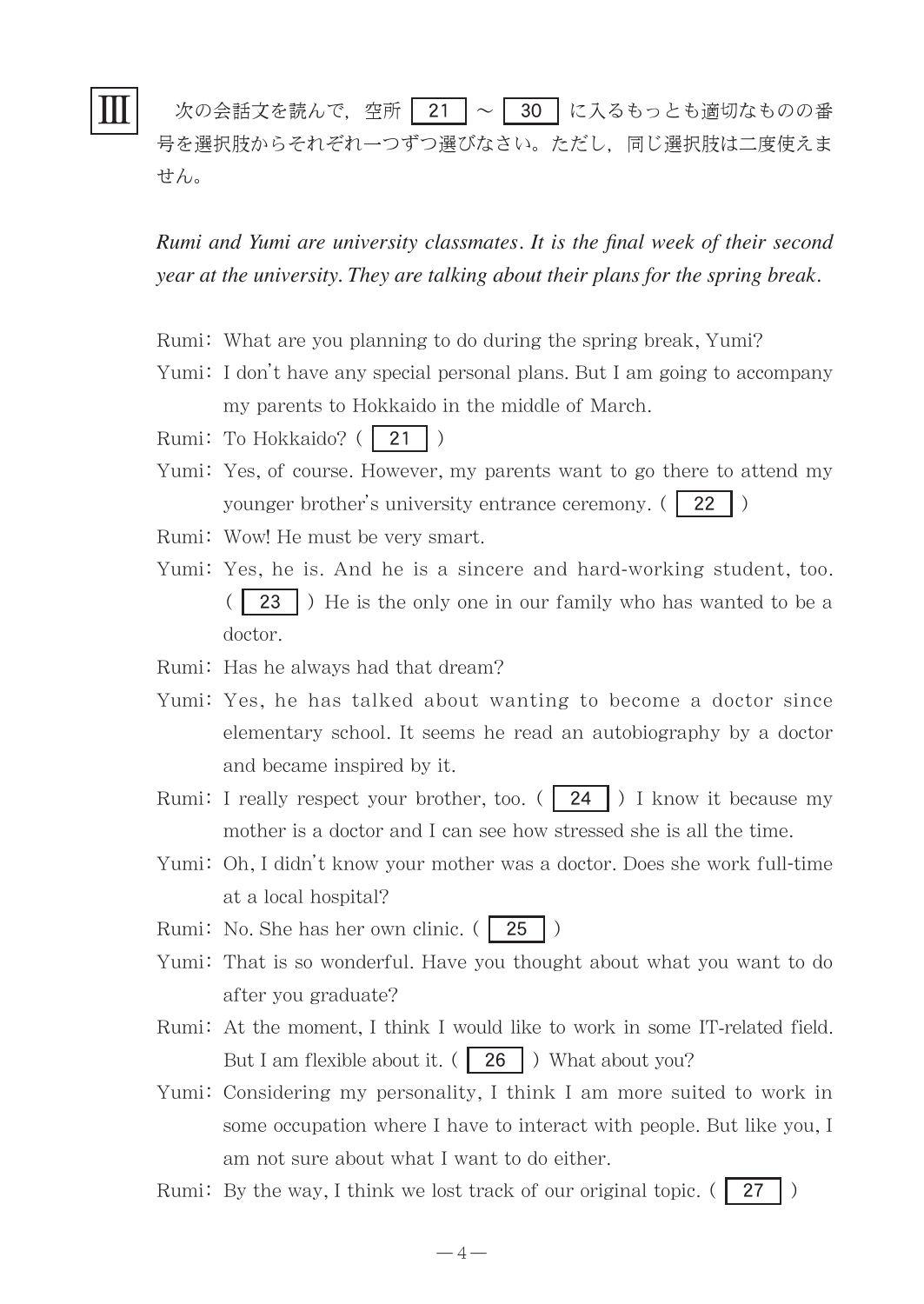- Yumi: Oh, yes. I have no plans apart from my family trip to Hokkaido in mid-March. What about you, Rumi? What are your plans?
- Rumi: I am in the process of planning a trip to Oita to visit my grandparents. (  $\mid$  28  $\mid$  ) My grandparents have a large house with a big guest room. The biggest attraction for me is that they have a hot spring inside their house. I always love to visit them.
- Yumi: Sounds great! Are you sure your grandparents won't mind if I come with you?
- Rumi: Yes, I'm sure.  $( \nvert 29 \nvert )$  They love the company of people.
- Yumi: Terrific! If it is possible for you to arrange a trip in early March, I will be delighted to join you.
- Rumi: Sure. ( $\boxed{30}$ ) Let me check with my grandparents whether it is okay for them. I'll get back in touch with you soon.

Yumi: All right, I look forward to hearing from you. Bye for now.

Rumi: Bye.

(選択肢)

- [1] I had asked you your plans for the spring vacation.
- [2] I may change my mind.
- [3] It is a noble profession, but it is such hard work.
- [4] He has got admission into a medical school there.
- [5] Early March suits me fine, too.
- [6] I am so proud of him.
- [7] In fact, they will be very happy.
- [8] It will be so cold there in March.
- [9] Would you like to join me?
- [10] She specializes in children's illnesses.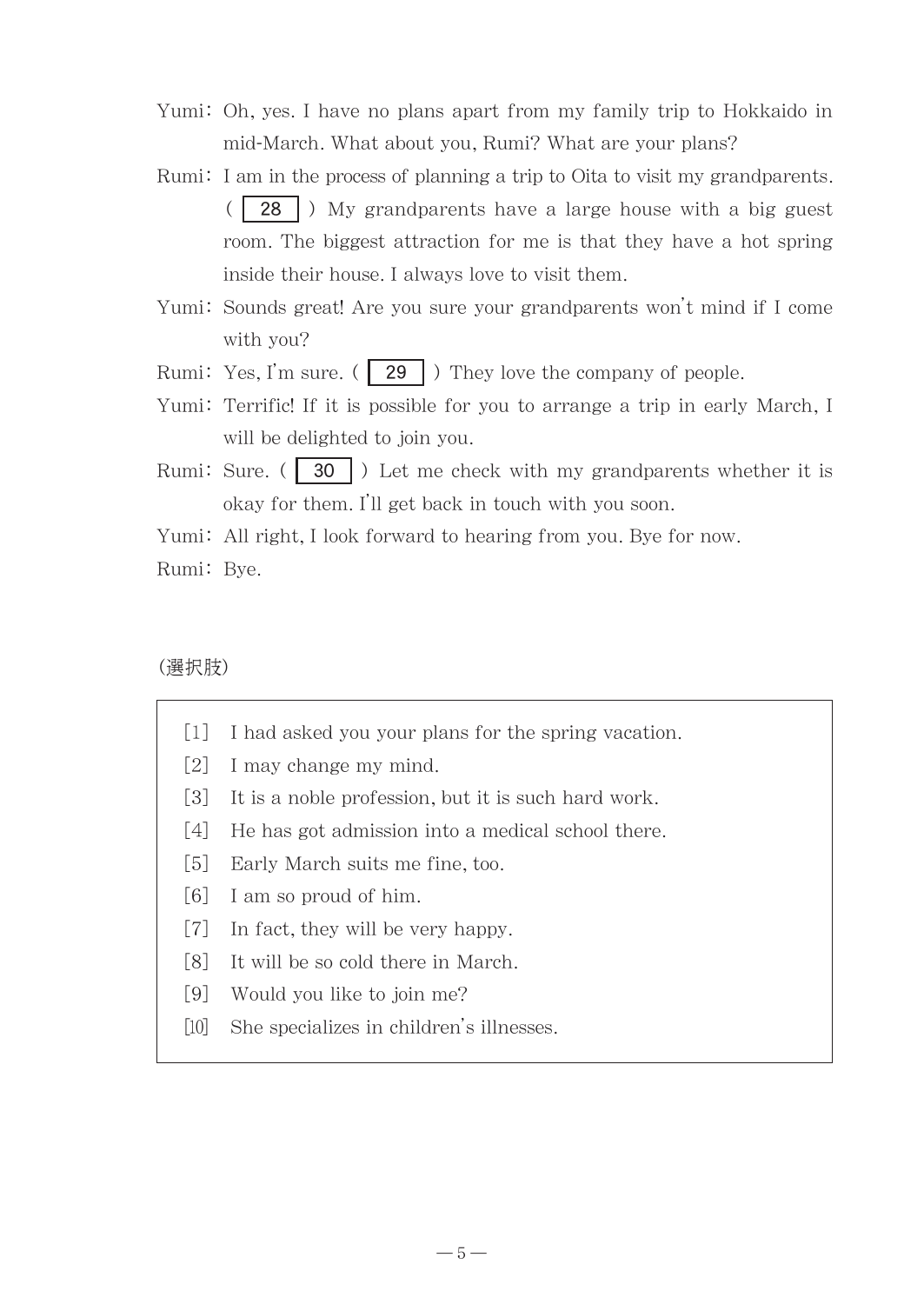### 次の英文を読んで設問に答えなさい。

Ⅳ

Some inventions make our lives easier. Others make us safer. Driverless cars have the potential to do both. It's a cutting-edge field with companies racing to overhaul one of the world's biggest industries.  $( 31 )$ everything goes as planned, it may soon be common to sit back and relax as robotic cars drive us around.

Self-driving cars fall into two main categories. First, there are "autonomous" cars. They can be controlled by a person, a computer, or a combination of the two. General Motors already has a fleet of these cars in San Francisco. The second, more advanced type of driverless car is entirely controlled by computers and may not even have a steering wheel. Nissan, Tesla, Volvo, and other car companies are involved in this field.  $(32 \mid)$ are technology and service firms like Apple, Uber, and Intel.

Both varieties are powered by AI (artificial intelligence) brains which start by gathering information about road conditions. The cars' tools include cameras, sensors, GPS, and lidar (a combination of laser and radar). Details are compiled about other vehicles, bikes, pedestrians, and more, creating a virtual image of the surroundings. After the AI analyzes the information, it tells the car to stop, go, turn, and so on.

There are pros and cons to these amazing vehicles. On the  $( \cdot \cdot \cdot )$ side, they are considered very safe. Currently, 90% of accidents are caused by driver error. Self-driving cars could greatly reduce the accident rate. Plus, since these automobiles are highly efficient, air pollution and road congestion will decrease. There's also the matter of parking lots, which use up to 30% of the real estate in some cities. Once a passenger exits a driverless car, it can simply continue on its way without parking. That means the asphalt covering parking lots can be replaced with beautiful green grass.

Yet there are drawbacks. While trucking companies will save billions of dollars by switching to driverless fleets, millions of drivers will lose their jobs. There are also safety concerns over hackers taking control of robotic vehicles. Furthermore, a malfunction in the electronics or AI could have terrible consequences.

As we transition to driverless cars, cities will need to adjust. At first,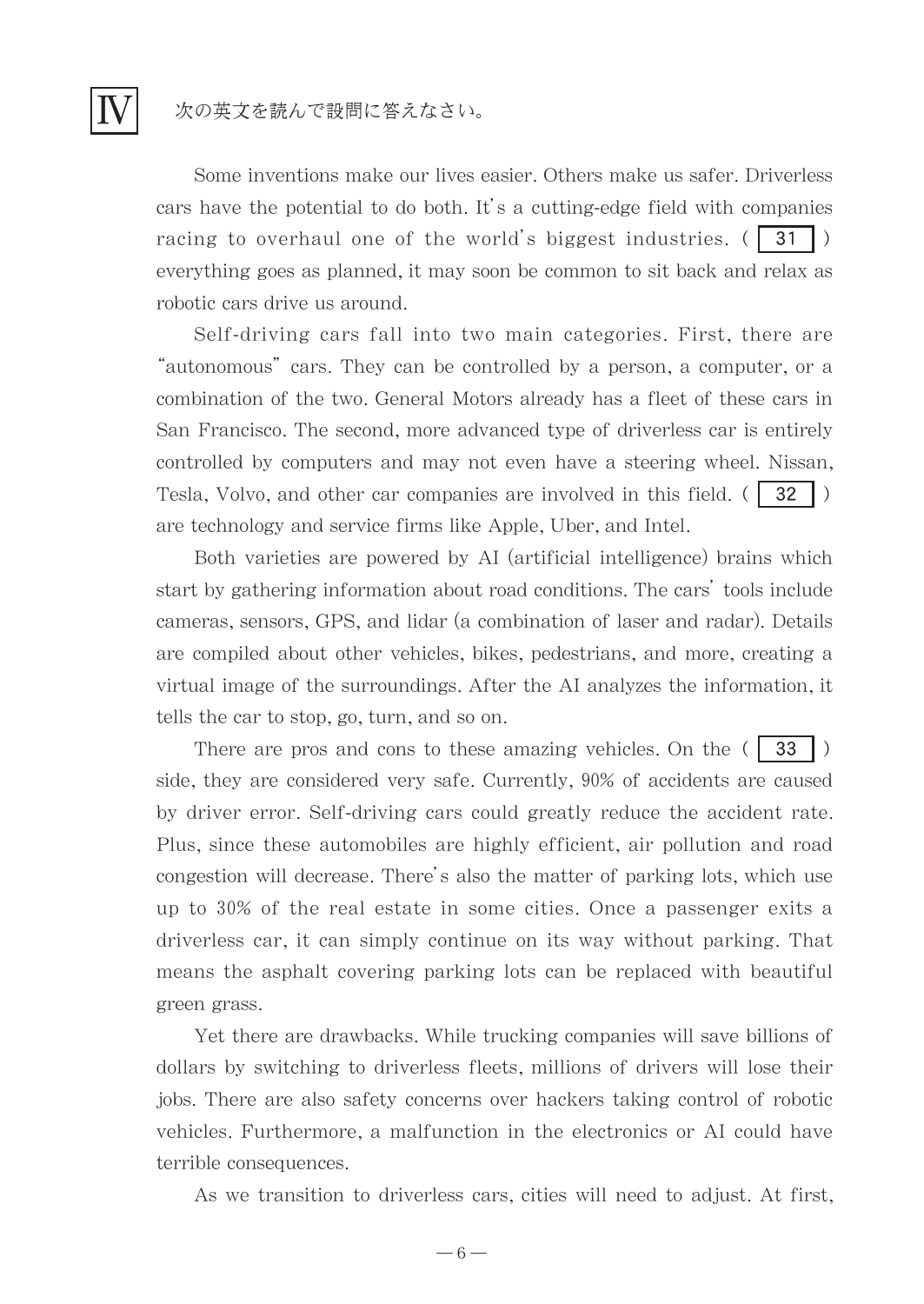they'll  $\left(\begin{array}{c|c} 34 \end{array}\right)$  have to build special road lanes. Traffic lights will also need upgrading so they can communicate with smart vehicles. Such investments should be worth it. According to research by Strategic Analytics, the industry shift will lead to many business opportunities, adding seven trillion dollars to the global economy. That incredible payout may be the main fuel moving us towards a self-driven future.

From *Science and Tech Sense* by Andrew E. Bennett (NAN'UN-DO, 2018)

| 【注】cutting-edge「最先端の」 | overhaul「抜本的に改革する」 |
|-----------------------|--------------------|
| autonomous「自動運転の」     | a fleet of 「一群の」   |
| pros and cons 「賛否両論」  | congestion 「混雑」    |
| drawbacks 「欠点」        | malfunction「不具合」   |
| payout「大金」            |                    |

A. 英文中の空所 31 ~ 34 に入るもっとも適切な語の番号を[1]~[4] の中からそれぞれ一つずつ選びなさい。

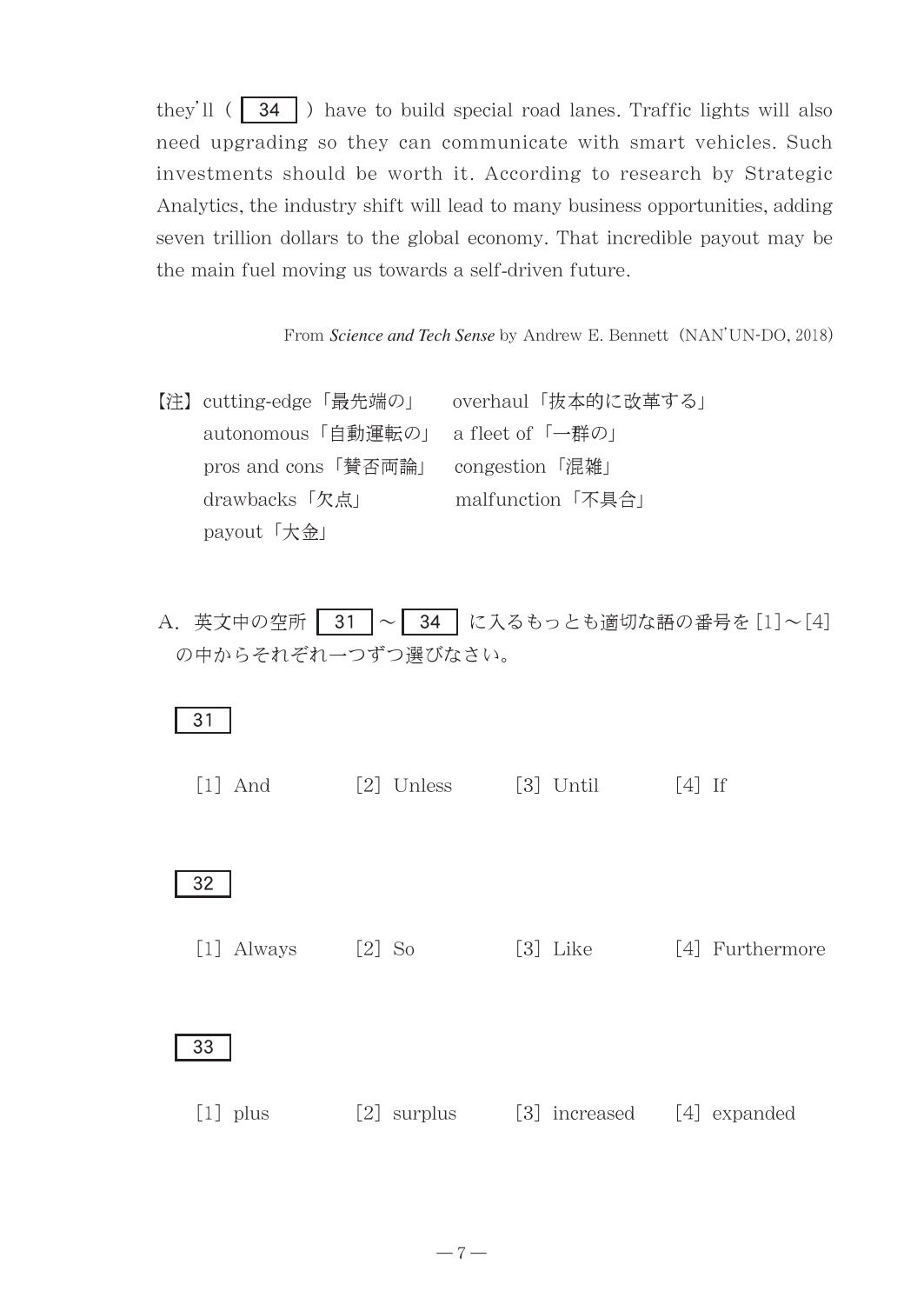### 34

- $\lceil 1 \rceil$  awkwardly  $\lceil 2 \rceil$  fairly
- [3] unreasonably [4] likely
- B. 次の英文の空所 35 ~ 40 に入るもっとも適切なものの番号を [1] ~[4] の中からそれぞれ一つずつ選びなさい。
- 1. According to the first paragraph of the passage, driverless cars  $($  35  $)$ .
	- [1] are to be used for racing to the edge of a field
	- [2] will soon cause robots to sit back and relax as they drive us around
	- [3] will help car companies to make sure that everything goes as planned
	- [4] could possibly make peoples' lives easier and safer
- 2. According to the second paragraph of the passage,  $( 36 \mid ).$ 
	- [1] self-driving cars fall into two autonomous categories, each controlled by a person, a computer, or a combination of the two
	- [2] General Motors is all ready to send a fleet of an advanced type of driverless cars to San Francisco
	- [3] self-driving cars may or may not have a human being in control
	- [4] driverless cars are not manufactured by companies involved in this field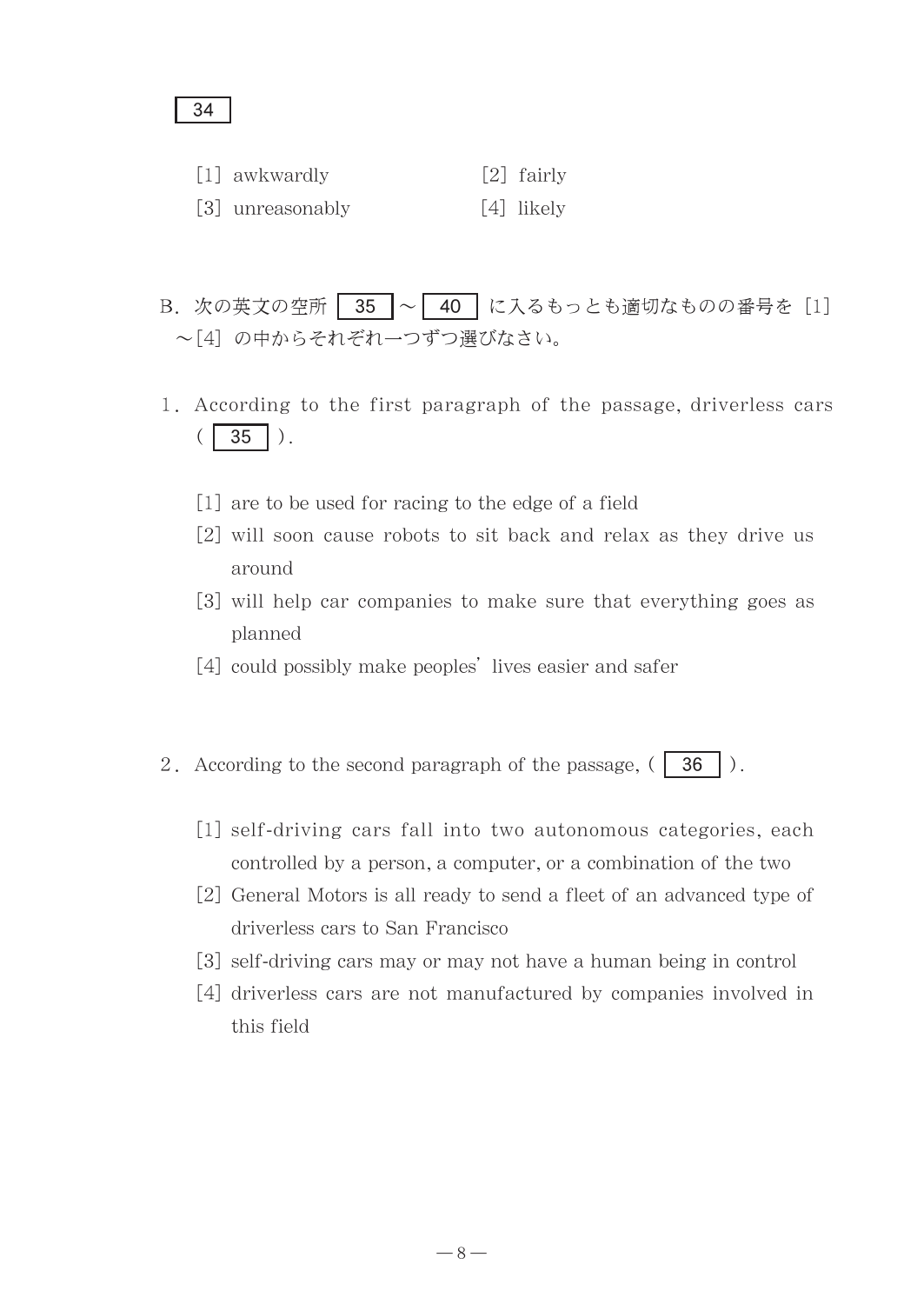- 3. According to the third paragraph of the passage,  $(37 \mid)$ .
	- [1] AI gets its power from the two main varieties of self-driving cars
	- [2] self-driving cars function through the use of means such as cameras, sensors, GPS, and lidar
	- [3] AI helps vehicles, bikes, and pedestrians to compile details and create a virtual image of self-driving cars
	- [4] self-driving cars direct AI to stop, go, turn, and so on
- 4. According to the fourth paragraph of the passage,  $( 38 \mid ).$ 
	- [1] self-driving cars are amazing because they have pros and cons
	- [2] the use of self-driving cars will reduce uncleanness in the atmosphere and traffic jams
	- [3] 30% of parking lots use up important real estate in some cities
	- [4] parking lots can be covered with beautiful green grass once passengers exit driverless cars
- 5. According to the fifth paragraph of the passage, one difficulty with self-driving cars is that  $( 39 \mid ).$ 
	- [1] trucking companies will save billions of dollars by using driverless fleets
	- [2] they could become unsafe if they fall under the control of people skilled at entering into computer systems
	- [3] millions of drivers could switch over to trucking companies with driverless fleets
	- [4] robots could cause a malfunction in the electronics or AI with negative consequences